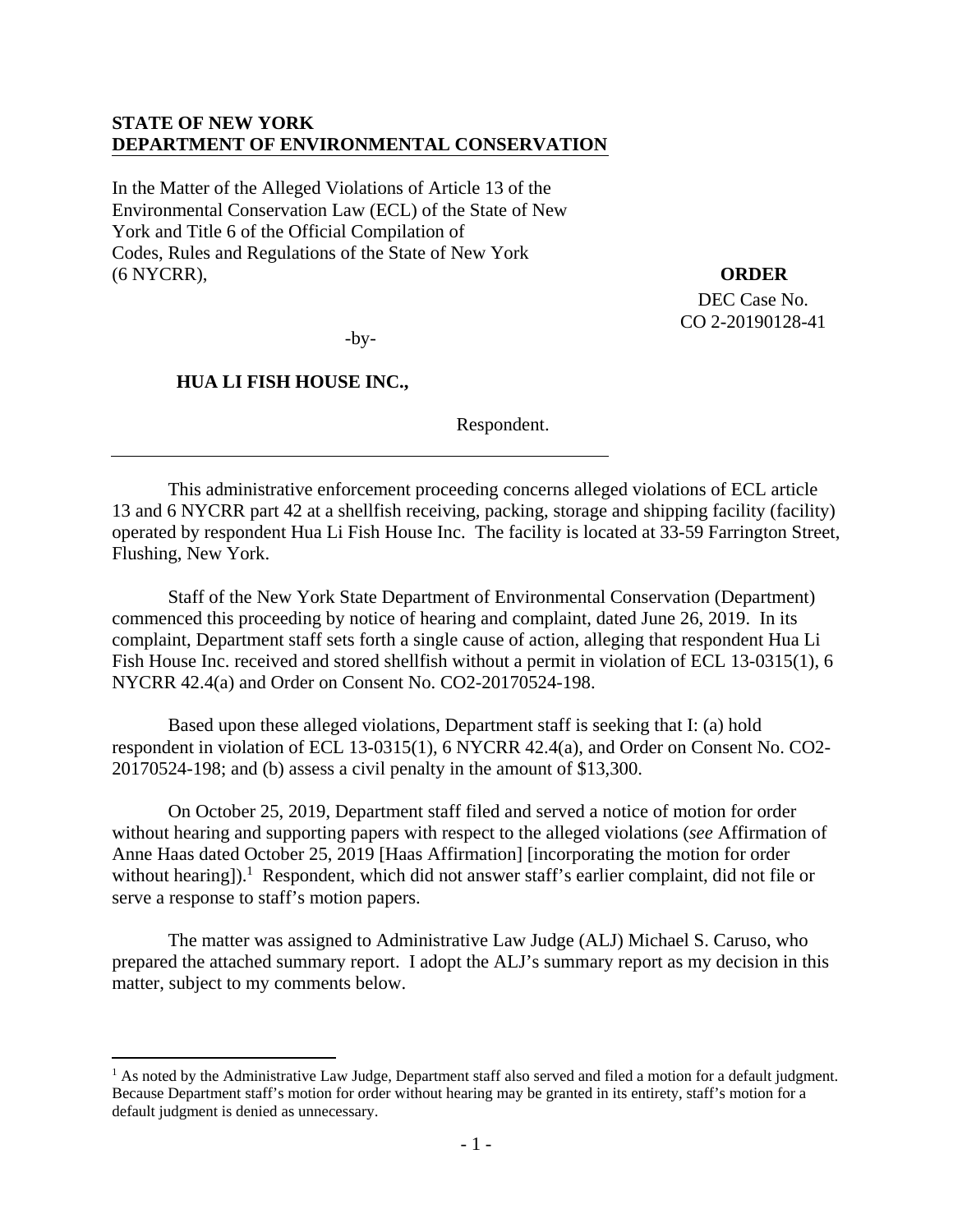## **Liability**

As noted, Department staff's complaint and motion for order without hearing states a single cause of action alleging respondent violated ECL 13-0315(1), 6 NYCRR 42.4(a) and Order on Consent No. CO2-20170524-198<sup>2</sup> by receiving and storing shellfish without a permit.

The motion makes a prima facie showing on the violations alleged in the complaint.

The ALJ addresses the importance of shellfish regulation in protecting human health (*see* Summary Report at 6; *see also* Senate Mem in Support of L 2004, ch 284, 2004 McKinney's Session Laws of NY at 1806 [State regulation of all aspects of commercial shellfish harvesting, handling, transportation, sale and shipment to protect the public health]; *Matter of Frisina*, Decision of the Assistant Commissioner, November 8, 2010, at 2-3). Furthermore, the express regulatory intent of 6 NYCRR part 42 is to provide adequate sanitary controls (*see* 6 NYCRR 42.1 ["(i)t is the intent of this Part to provide adequate sanitary control over all noncommercially sterile shellfish in wholesale commerce in the State of New York"]).

I concur with the ALJ's determination that Department staff is entitled to a finding of liability on seven violations of receiving and storing shellfish without a permit as set forth in the first cause of action charged in the complaint. As noted in the summary report, these violations occurred from December 20, 2018 through January 25, 2019 (*see* Summary Report at 5).

#### **Penalty**

 $\overline{a}$ 

Pursuant to ECL 71-0925(1), the civil penalty for a violation of ECL 13-0101 and any regulations promulgated pursuant thereto, shall be "two hundred dollars and an additional penalty of one hundred dollars for each fish . . . or part thereof, other than shellfish or crustacea, involved in the violation; an additional penalty of one hundred dollars for each bushel of shellfish or each crustacean . . . or part thereof, plus an amount equal to the market value or actual price paid, whichever is greater, of the shellfish or crustacea involved in the violation."

Department staff has requested a civil penalty in the amount of thirteen thousand three hundred dollars (\$13,300). An overview of the penalty calculation appears in the summary report (*see* Summary Report at 5-6; *see also* Haas Affirmation ¶¶ 28-37; Affidavit of Susan Ritchie dated October 15, 2019, ¶¶ 10-21).

However, as explained by the ALJ, the violation of the order on consent is multiplicative of the violation of the ECL and the cited regulation (*see* Summary Report at 5). Because respondent's obligation under the consent order is multiplicative of ECL 13-0315(1) and 6 NYCRR 42.4(a), multiple penalties may not be assessed.

Accordingly, the ALJ reduced the requested penalty of \$13,300 by \$1,400 (the amount staff attributed to violation of the order on consent). The ALJ concluded that a total penalty of

 $2$  The order on consent, effective as of August 21, 2017, referenced numerous violations of shellfish-related regulations (*see* Order on Consent No. CO2-20170524-198 attached as Exhibit C to the Haas Affirmation, unnumbered pages 2-5).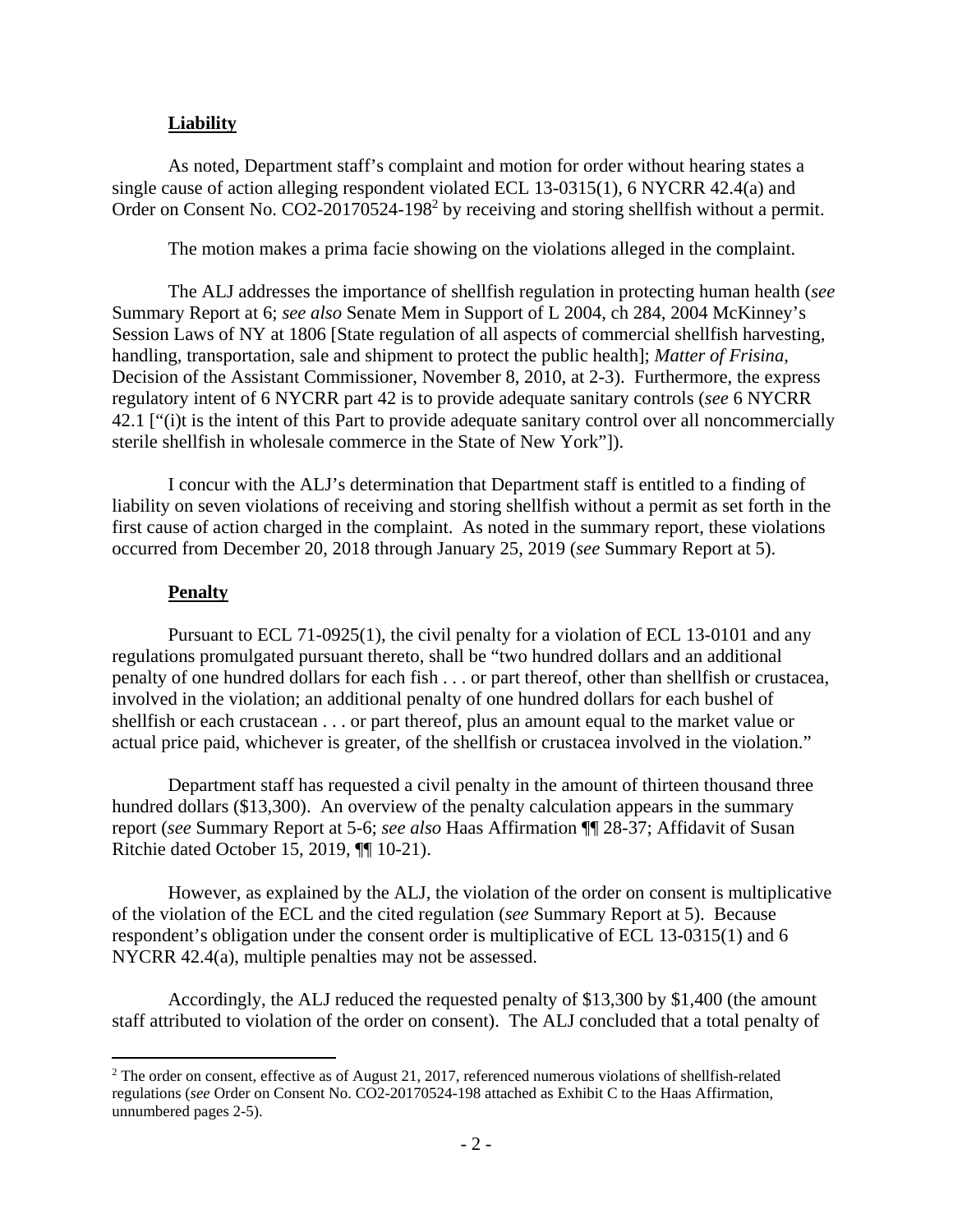eleven thousand nine hundred dollars (\$11,900) is supported by the record (*see* Summary Report at 6), and I concur. I also note, as did the ALJ, that the record reflects respondent's history of noncompliance (*see* Exhibit C to Haas Affirmation).

I hereby impose a civil penalty in the amount of eleven thousand nine hundred dollars (\$11,900), as recommended by the ALJ, and direct that respondent submit payment of that amount to the Department within thirty (30) days of the service of this order upon it.

**NOW**, **THEREFORE**, having considered this matter and being duly advised, it is **ORDERED** that:

- I. Department staff's motion for order without hearing, on that portion of staff's first cause of action for violation of ECL 13-0315(1), 6 NYCRR 42.4(a), and Consent Order CO2-20170524-198 pursuant to 6 NYCRR 622.12, is granted.
- II. Based on record evidence, respondent Hua Li Fish House Inc. is adjudged to have violated ECL 13-0315(1), 6 NYCRR 42.4(a), and Consent Order CO2-20170524- 198, by receiving and storing shellfish without a permit.
- III. Respondent Hua Li Fish House Inc. is hereby assessed a civil penalty of eleven thousand nine hundred dollars (\$11,900) for the violations referenced in paragraph II of this order.
- IV. Within thirty (30) days of service of this order on respondent Hua Li Fish House Inc., respondent shall pay the civil penalty referenced in paragraph III in the amount of eleven thousand nine hundred dollars (\$11,900) by certified check, cashier's check or money order made payable to the New York State Department of Environmental Conservation.
- V. Respondent Hua Li Fish House Inc. shall submit the penalty payment to:

 Anne Haas, Esq. Office of General Counsel New York State Department of Environmental Conservation 625 Broadway, 14th Floor Albany, New York 12233-1500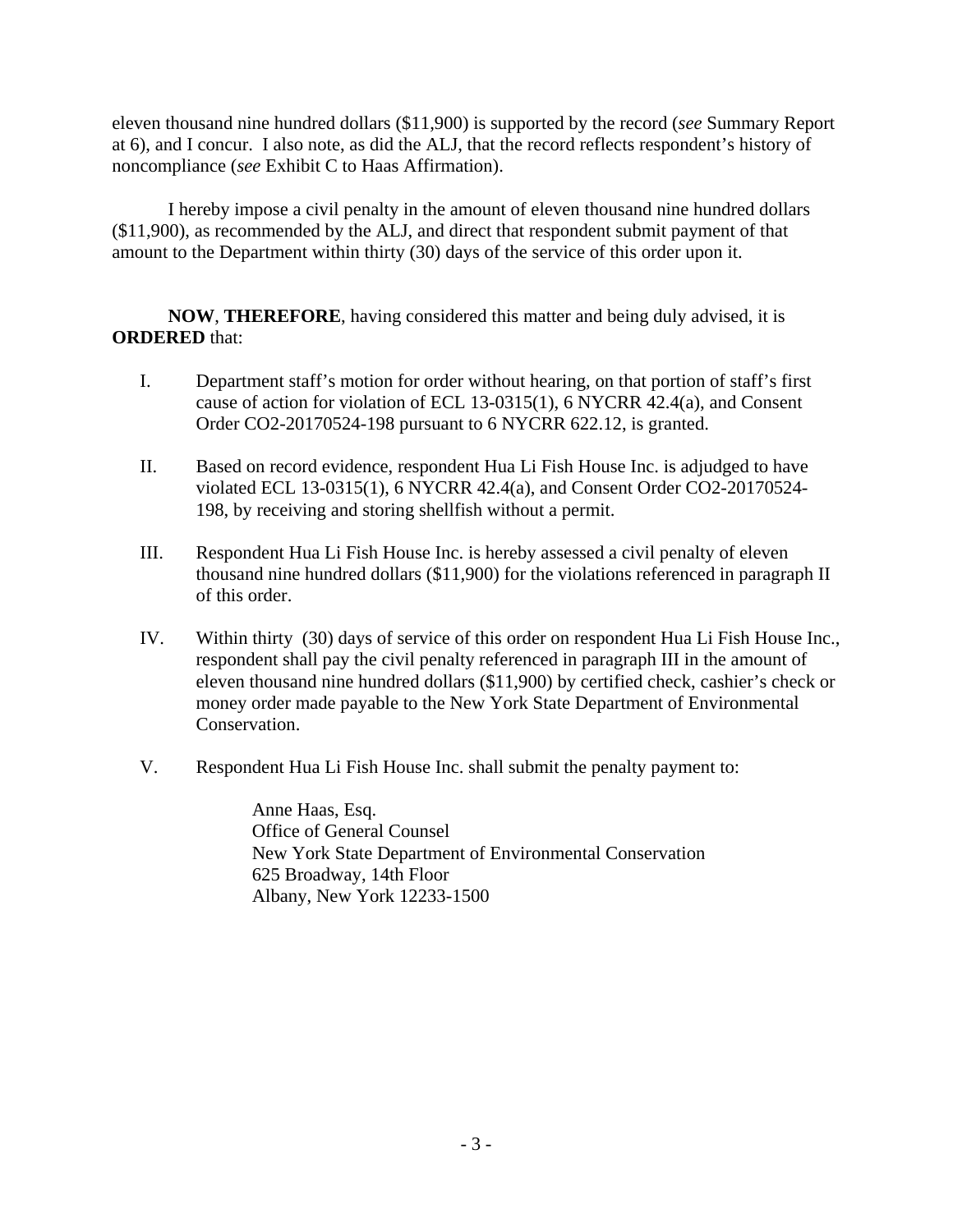VI. The provisions, terms and conditions of this Order shall bind respondent Hua Li Fish House Inc. and its agents, successors and assigns, in any and all capacities.

> For the New York State Department of Environmental Conservation

By: \_\_\_\_\_\_\_\_/s/\_\_\_\_\_\_\_\_\_\_\_

 Basil Seggos Commissioner

Dated: December 13, 2019 Albany, New York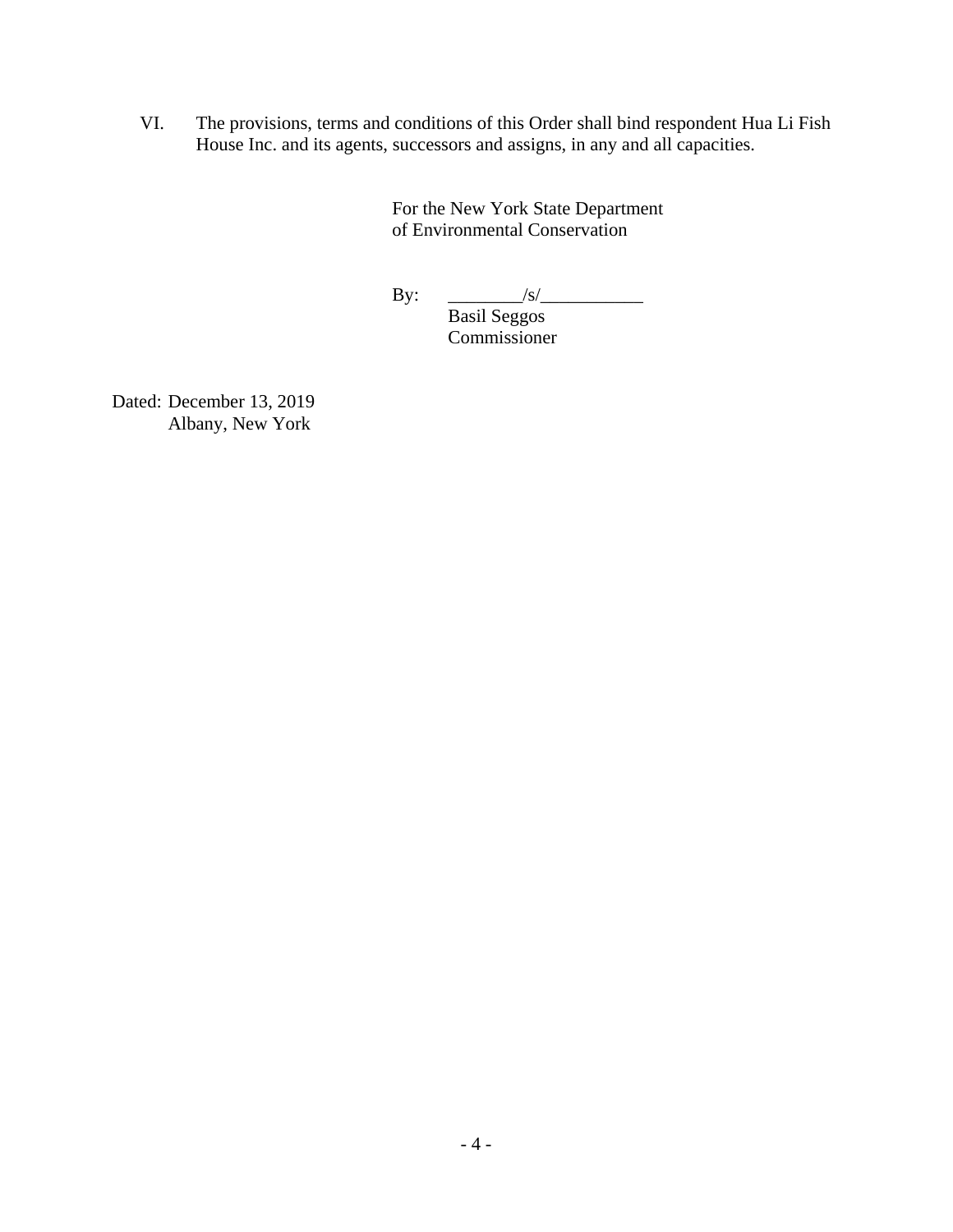### **STATE OF NEW YORK DEPARTMENT OF ENVIRONMENTAL CONSERVATION**

In the Matter of the Alleged Violations of Article 13, Title 3 of the Environmental Conservation Law (ECL) of the State of New York and Title 6 of the Official Compilation of Codes, Rules and Regulations of the State of New York (6 NYCRR),

 $-by-$ 

# **HUA LI FISH HOUSE INC.,**

 $\overline{a}$ 

Respondent.

-------------------------------------------------------------------------------

## Procedural History

Staff of the New York State Department of Environmental Conservation (Department or DEC) served respondent Hua Li Fish House Inc. (respondent) with a notice of hearing and complaint, dated June 26, 2019. The complaint alleges that respondent violated ECL 13- 0315(1), 6 NYCRR 42.4(a) and Order on Consent No. CO2-20170524-198 by receiving and storing shellfish without a permit.

The complaint seeks an order of the Commissioner (1) finding respondent in violation of ECL 13-0315(1), 6 NYCRR 42.4(a) and Order on Consent No. CO2-20170524-198; (2) assessing a civil penalty in the amount of \$13,300; and (3) granting such other relief as the Commissioner may deem appropriate.

Department staff served the notice of hearing and complaint on respondent by certified mail on June 26, 2019. Respondent received the notice of hearing and complaint on June 27, 2019. Respondent did not answer the complaint.

Department staff filed a notice of motion for order without hearing dated October 25, 2019 and supporting papers addressed to the alleged violations.<sup>1</sup> In support of its motion for order without hearing, Department staff provided the affirmation of Anne Haas, Esq. (Haas Affirmation), dated October 25, 2019, attaching seven exhibits; the affidavit of Environmental Conservation Officer Waldemar Auguscinski (Auguscinski Affidavit), sworn to October 9, 2019,

### **SUMMARY REPORT**

DEC Case Number: CO 2-20190128-41

<sup>&</sup>lt;sup>1</sup> Department staff also filed and served a motion for default judgment dated October 25, 2019 with supporting papers. Because I conclude staff is entitled to judgment on the motion for order without hearing, staff's motion for a default judgment is unnecessary. Accordingly, the motion for default judgment is denied.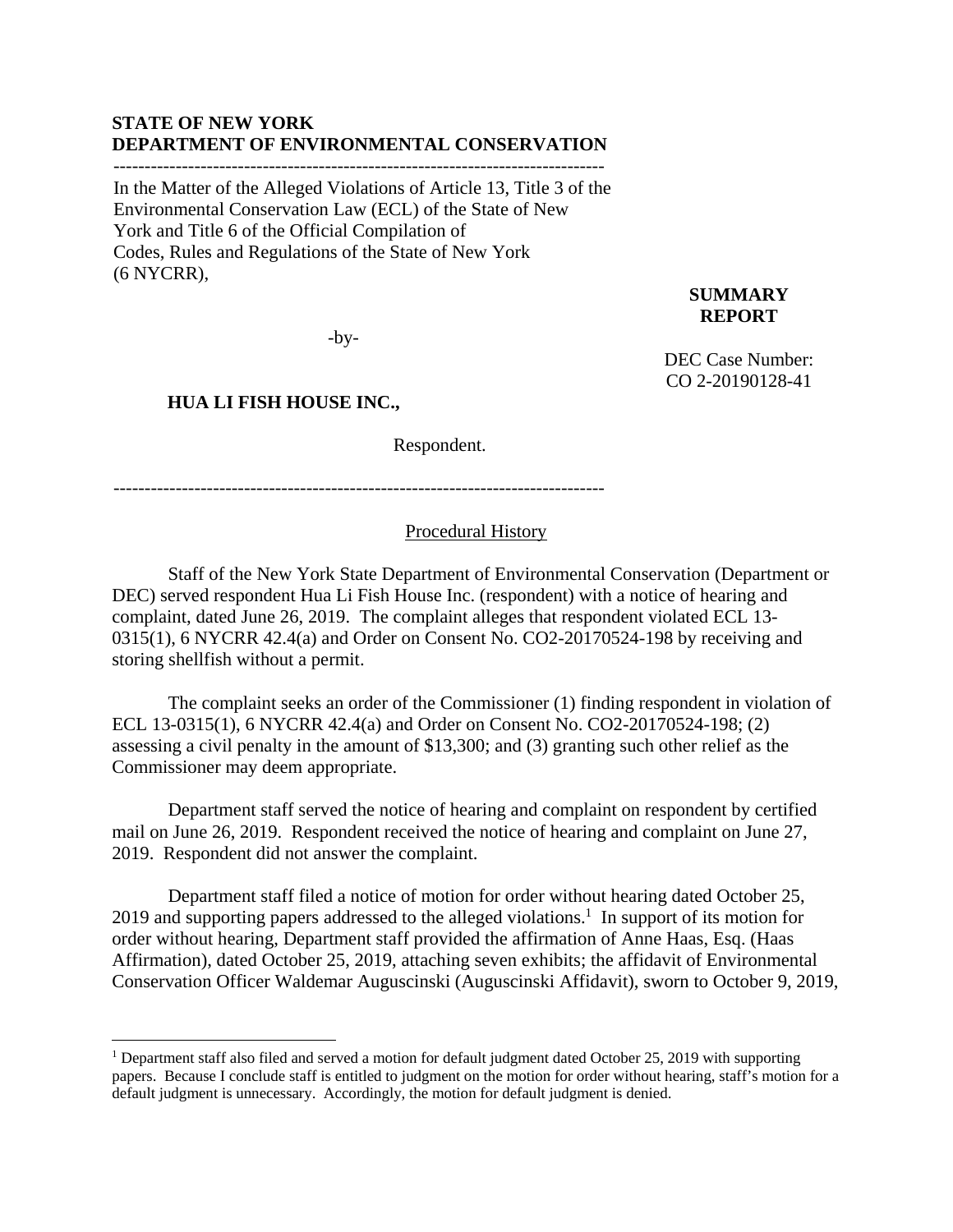attaching six exhibits; and the affidavit of Susan Ritchie (Ritchie Affidavit), sworn to October 15, 2019, attaching one exhibit. (*See* Appendix A attached hereto.)

Department staff served the notice of motion and supporting papers on respondent by first class mail on October 25, 2019. Respondent has not responded to staff's motion papers, although a response was due by November 19, 2019. (*See* 6 NYCRR 622.12[c] [twenty days to respond], CPLR 2103[b][2] [five days added to the prescribed period when mailed by first class mail]).

Department staff's motion alleges respondent violated ECL 13-0315(1), 6 NYCRR 42.4(a) and Order on Consent No. CO2-20170524-198 by receiving and storing shellfish without a permit.

 Staff requests that the Commissioner issue an order: (i) finding that respondent committed the alleged violations identified in the complaint; (ii) assessing a civil penalty in the amount of \$13,300; and (iii) granting such other relief as the Commissioner may deem appropriate. *See* Haas Affirmation at 9, Wherefore Clause. Accordingly, this summary report reviews the violations as alleged in the complaint.

#### **FINDINGS OF FACT**

- 1. Respondent Hua Li Fish House Inc. (respondent) operates a facility for the receiving, packing, storage and shipping of shellfish located at 33-59 Farrington Street, Flushing, New York. (*See* Haas Affirmation ¶ 6, Exhibits B and G ¶ 5.)
- 2. Respondent Hua Li Fish House Inc. is an active domestic business corporation. (*See* Haas Affirmation ¶ 5, Exhibit A.)
- 3. The Department issued respondent 2017 Shellfish Shipper A Permit Number 890, which expired on December 31, 2017. (*See* Haas Affirmation ¶ 7, Exhibit B.)
- 4. Respondent entered into Order on Consent No. CO2-20170524-198 with the Department on August 21, 2017 to resolve multiple violations at respondent's facility. (*See* Haas Affirmation 8, Exhibit C; Ritchie Affidavit ¶ 7.)
- 5. Respondent applied for a 2018 Shellfish Shipper-A Permit, but the application was denied based on respondent's continuing noncompliance with the ECL and regulations. (*See* Haas Affirmation ¶ 9, Exhibit D.)
- 6. Waldemar Auguscinski is an Environmental Conservation Officer (ECO) in the Marine Enforcement Unit of the Department's Division of Law Enforcement, who as part of his duties conducts inspections of wholesale shellfish dealers' facilities for compliance with State requirements. (*See* Auguscinski Affidavit ¶¶ 1-2.)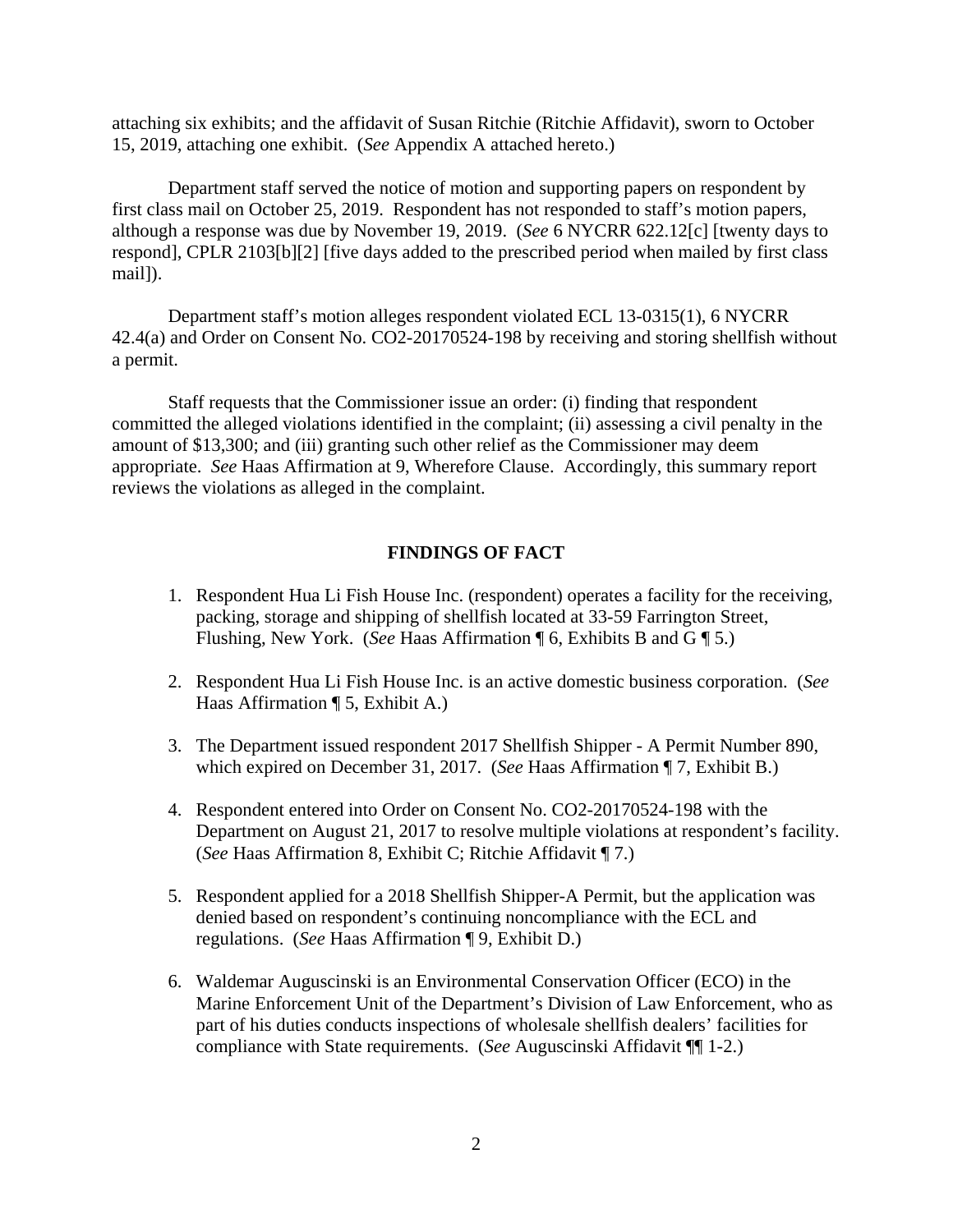- 7. On January 25, 2019, ECO Auguscinski conducted an inspection of respondent's facility along with National Oceanic and Atmospheric Administration (NOAA) Enforcement Officer Samuel Adams. (*See* Auguscinski Affidavit ¶ 3, Exhibit 1.)
- 8. During the January 25, 2019 inspection, ECO Auguscinski observed several empty boxes of geoduck clams, labeled with December 2018 and January 2019 harvest dates located in the back of respondent's facility. (*See* Auguscinski Affidavit ¶ 4, Exhibit 1.)
- 9. ECO Auguscinski also discovered five 40- and 45-pound containers of geoduck clams, two 36-count containers of Pacific oysters, one 60-count container of kumamoto oysters, one plastic bag containing oysters and several shellfish tags from December 2018 and January 2019, hidden at the facility. (*See* Auguscinski Affidavit  $\P$  5, Exhibits 1-2.)
- 10. Upon discovery of the clams and oysters, respondent acknowledged that respondent received, stored and sold shellfish. (*See* Auguscinski Affidavit ¶ 6, Exhibits 1-2.)
- 11. Respondent provided seven invoices to ECO Auguscinski, which detail shellfish deliveries from Element Seafood and W&T Seafood to respondent's facility between December 20, 2018 and January 25, 2019. The invoices are addressed to "Taiyo Seafood (Queens)," respondent's sister company, but the billing and delivery addresses are respondent's address. Taiyo Seafoods is located in Brooklyn, New York. (*See* Auguscinski Affidavit ¶ 7, Exhibits 3 and 4.)
- 12. ECO Auguscinski confiscated the five containers of geoduck clams, two containers of Pacific oysters, one container of kumamoto oysters and one bag of oysters observed at respondent's facility for later destruction. (*See* Auguscinski Affidavit ¶ 8, Exhibit 5.)
- 13. As a result of the inspection, ECO Auguscinski issued a notice of violation to respondent. (*See* Auguscinski Affidavit ¶ 9, Exhibit 6.)
- 14. As of January 25, 2019, respondent had not obtained a 2018 or 2019 Shellfish Shipper – A Permit. (*See* Auguscinski Affidavit ¶ 3.)
- 15. Susan Ritchie is a Food Inspector 2 in the Shellfish Inspection Unit, Bureau of Shellfisheries, in the Department's Division of Marine Resources and supervises the Department's Shellfish Inspection Unit, which conducts sanitary inspections of shellfish processing and wholesale shellfish dealers' facilities to ensure compliance with the ECL and regulations. (*See* Ritchie Affidavit ¶¶ 1 and 3-4.)
- 16. Ms. Ritchie reviewed ECO Auguscinki's inspection report, photographs and invoices. (*See* Ritchie Affidavit ¶ 5.)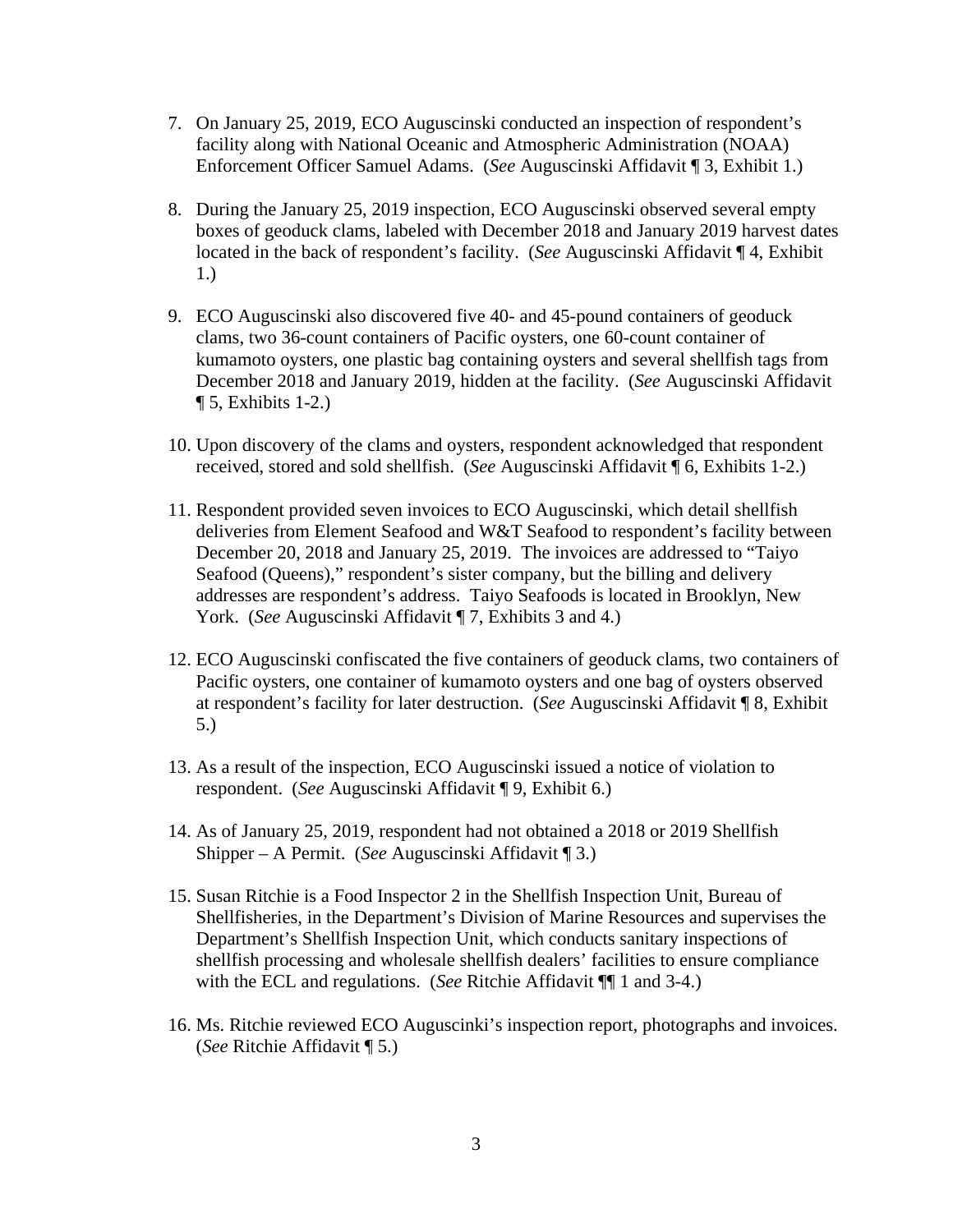- 17. As of October 15, 2019, respondent had not obtained a shellfish shipper's or processor's permit for 2018 and 2019. (*See* Ritchie Affidavit ¶ 8; Haas Affirmation ¶ 10.)
- 18. Ms. Ritchie reviewed the invoices provided by respondent to determine how many bushels of shellfish were received and stored by respondent without a permit. (*See* Ritchie Affidavit ¶¶ 13-20).
- 19. Respondent received 440 pounds, or approximately 5.5 bushels, of geoduck clams without a permit. (*See* Ritchie Affidavit ¶ 18, Exhibit 1; Auguscinski Affidavit Exhibits 2-3.)
- 20. Respondent received 2,292 pieces, or approximately 11.5 bushels, of kumamoto, Pacific and gigacup oysters without a permit. (*See* Ritchie Affidavit ¶ 19, Exhibit 1; Auguscinski Affidavit Exhibits 2-3.)
- 21. Respondent received a total of approximately 17 bushels of shellfish without a permit. (*See* Ritchie Affidavit ¶ 20, Exhibit 1; Auguscinski Affidavit Exhibits 2-3.)
- 22. As shown by the affidavit of service of Lisa Kranick, respondent was served with the notice of hearing and complaint on June 27, 2019. Respondent failed to answer the complaint. (*See* Haas Affirmation ¶ 12, Exhibit G.)
- 23. As shown by the affidavit of service of Melissa Evans, respondent was served with the notice of motion for order without hearing and accompanying papers on October 25, 2019. (*See* Affidavit of Service of Melissa Evans, sworn to October 25, 2019.) Respondent failed to respond to the motion.

#### **DISCUSSION**

Section 622.12 of 6 NYCRR provides for an order without hearing when upon all the papers and proof filed, the cause of action or defense is established sufficiently to warrant granting summary judgment under the CPLR in favor of any party. "Summary judgment is appropriate when no genuine, triable issue of material fact exists between the parties and the movant is entitled to judgment as a matter of law." (*Matter of Frank Perotta*, Partial Summary Order of the Commissioner, January 10, 1996, at 1, *adopting* ALJ Summary Report.)

CPLR 3212(b) provides that a motion for summary judgment shall be granted, "if, upon all the papers and proof submitted, the cause of action or defense shall be established sufficiently to warrant the court as a matter of law in directing judgment in favor of any party." Once the moving party has put forward a prima facie case, the burden shifts to the non-movant to produce sufficient evidence to establish a triable issue. (*Matter of Locaparra*, Commissioner's Decision and Order, June 16, 2003.)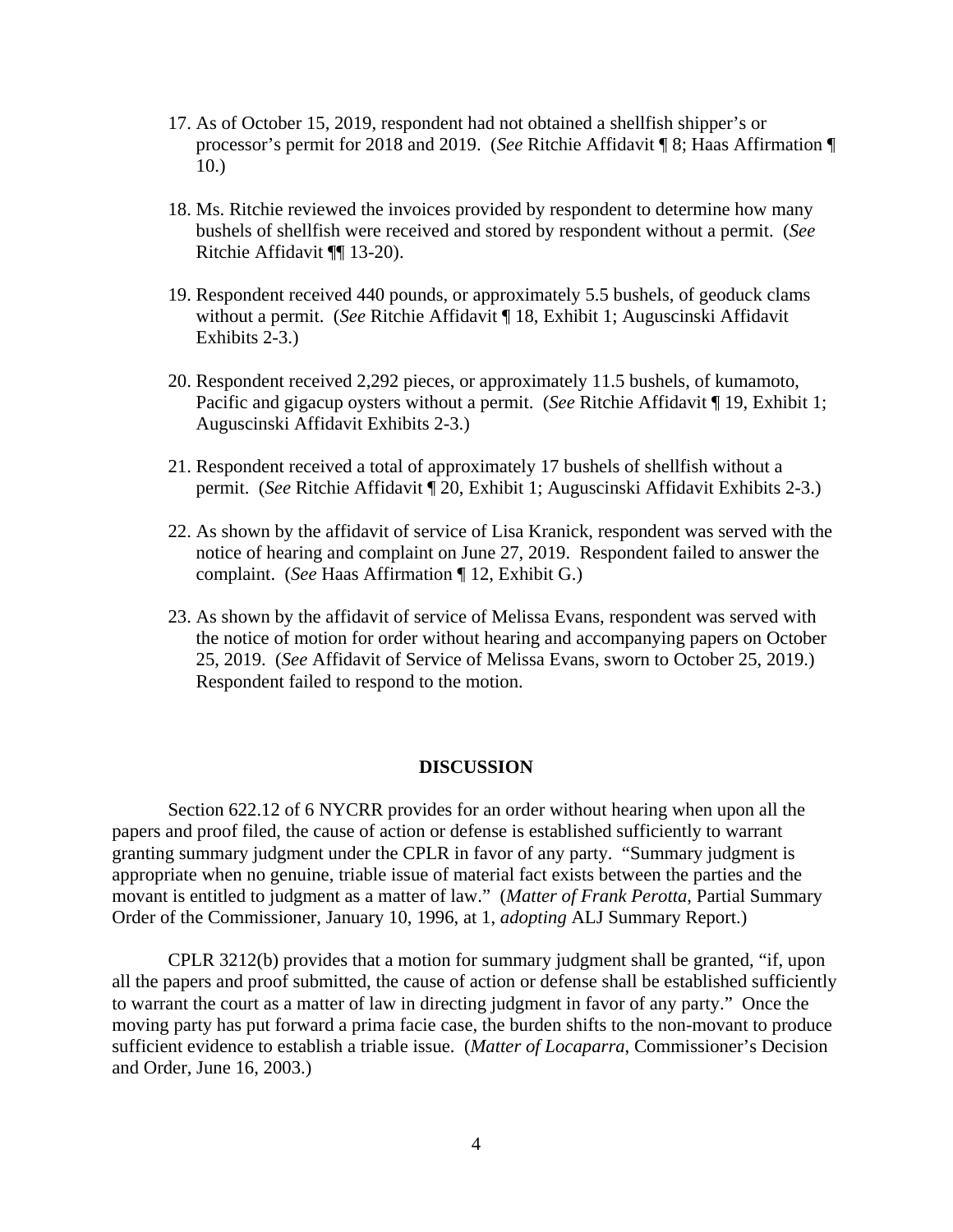Respondent has not submitted any response to the Department staff's motion and therefore has failed to provide any material fact that would require a hearing. On an unopposed motion for order without hearing, the issue is whether Department staff has established its entitlement to summary judgment on the violations alleged. (*See Matter of Edelstein*, Order of the Commissioner, July 18, 2014, at 2; *see also Matter of Hunt*, Decision and Order of the Commissioner, July 25, 2006, at 7 n 2.)

Pursuant to 6 NYCRR 622.12(a), staff has supported its motion for an order without hearing with the affidavit of Environmental Conservation Officer Waldemar Auguscinski, who inspected respondent's facility on January 25, 2019 and described the violations of the ECL and 6 NYCRR part 42 regulations; and with the affidavit of Susan Ritchie, who reviewed ECO Auguscinski's inspection narrative and photographs and the invoices obtained from respondent. Ms. Ritchie also reviewed the records maintained by the Department and explained Department staff's requested penalty calculation.

Based on review of the affirmation, affidavits and the exhibits attached thereto, I conclude that Department staff's proof presents a prima facie showing that respondent received and stored shellfish without a permit in violation of ECL 13-0315(1) and 6 NYCRR 42.4(a) (*see* Findings of Fact Nos. 9-11, 14 and 17). Department staff's proof also presents a prima facie showing that respondent violated Order on Consent No. CO2-20170524-198, which required respondent to "not engage in any activities described in 6 NYCRR § 42 without a valid and appropriate permit issued by the Department. When, and if, Respondent may conduct any permitted shellfish activities in New York State, Respondent shall be in strict conformance with all Federal and New York State laws and regulations." Staff's complaint states a single cause of action for violations of ECL 13-0315(1), 6 NYCRR 42.4(a) and the order on consent, but seeks a separate penalty for violations of the ECL and regulation and a separate penalty for the violation of the order on consent. Because respondent is required by law and regulation to obtain a shellfish shipper's permit in the first instance and did not do so for 2018 and 2019, I conclude that staff's allegations that respondent also violated the order on consent for failing to comply with the law and regulations is multiplicative. Accordingly, I conclude that that portion of staff's complaint alleging a violation of the order on consent does not provide a separate and independent basis for awarding a separate penalty.

Department staff seeks a civil penalty in the amount of thirteen thousand three hundred dollars (\$13,300). For violations of ECL 13-0101 et seq. or the regulations promulgated pursuant thereto, ECL 71-0925(1) provides that the civil penalty shall be "two hundred dollars and an additional penalty of one hundred dollars for each fish, bird or animal or part thereof, other than shellfish or crustacea, involved in the violation; an additional penalty of one hundred dollars for each bushel of shellfish or each crustacean, including lobster, or part thereof, plus an amount equal to the market value or actual price paid, whichever is greater, of the shellfish or crustacea involved in the violation."

Department staff's proof demonstrates that respondent received and stored shellfish on seven different dates from December 20, 2018 through January 25, 2019 without a permit. Accordingly, staff seeks a \$200 penalty for each of the seven violations alleged in the complaint as follows: (i) \$1,400 (\$200 x 7) for receiving and storing shellfish without a permit in violation of ECL 13-0315(1) and 6 NYCRR 42.4(a); and (ii) \$1,400 (\$200 x 7) for receiving and storing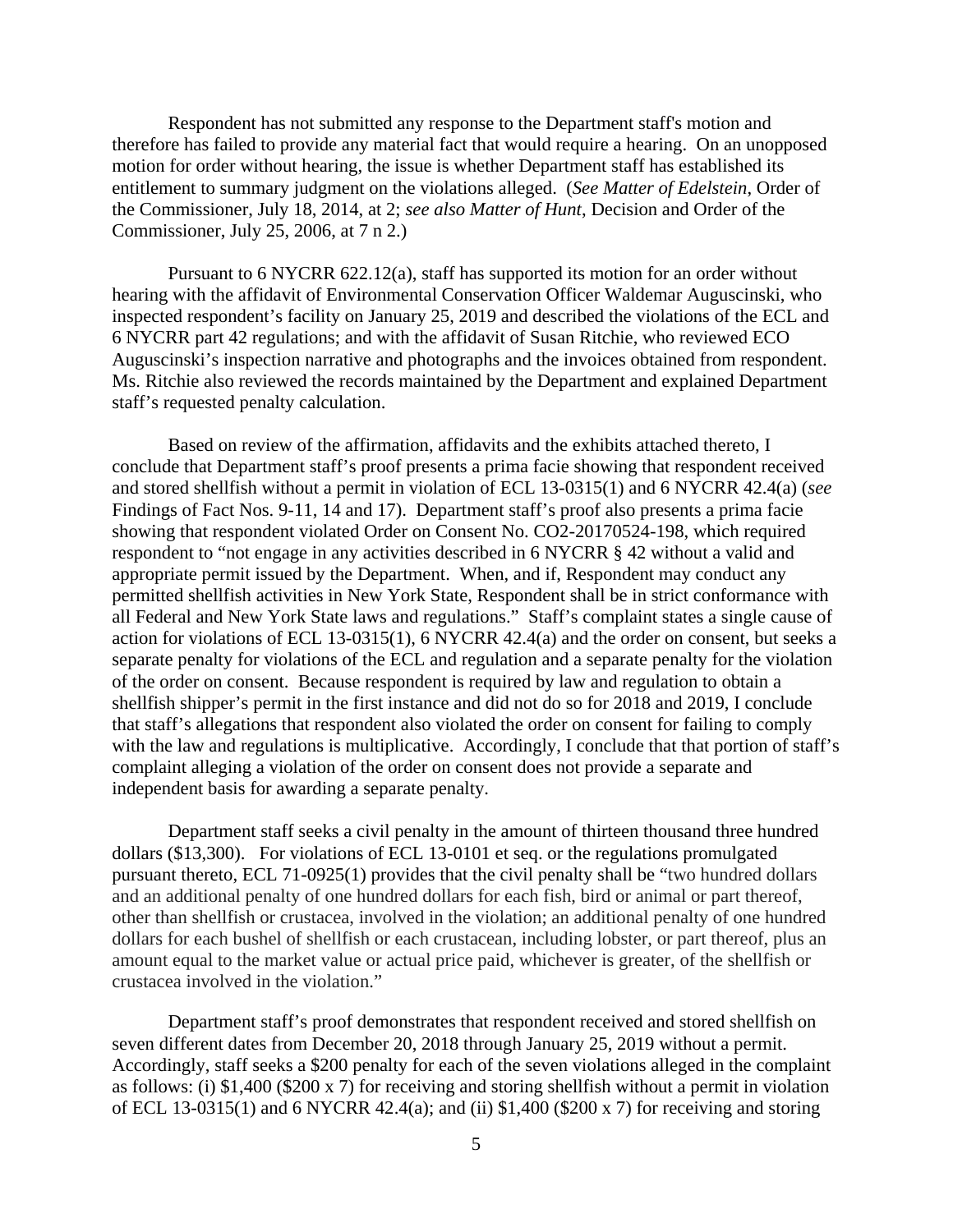shellfish without a permit in violation of Order on Consent No. CO2-20170524-198. As discussed above, staff's allegation that respondent violated the order on consent is multiplicative of the violation of ECL 13-0315(1) and 6 NYCRR 42.4(a), therefore I do not assign a base penalty to that violation. I conclude that a base penalty of \$1,400 is supported and appropriate.

Department staff seeks an additional penalty of \$100 per bushel of shellfish involved in the violation. Staff's proof demonstrates that respondent received and stored approximately 17 bushels of shellfish without a permit for an additional penalty of \$1,700 (*see* Findings of Fact Nos. 19-21). I conclude that an additional penalty of \$1,700 is supported and appropriate.

Department staff also seeks an additional penalty of \$8,831.10, the amount respondent paid for the shellfish as demonstrated by the invoices provided to staff. I conclude that an additional penalty of \$8,831.10 is supported and appropriate.

As discussed above, I reduce staff's requested penalty from \$13,300 to \$11,900. Department staff has correctly pointed out that violations of the ECL and shellfish regulations are critical and can result in a threat to the health and safety of consumers. In addition, respondent has a history of noncompliance. Accordingly, a penalty of \$11,900 is supported and appropriate. Department staff's complaint is silent regarding when the penalty must be paid. I recommend that respondent be directed to pay the civil penalty within thirty (30) days of respondent's receipt of the Commissioner's order.

#### **CONCLUSIONS OF LAW**

By receiving and storing shellfish without a permit, respondent violated ECL 13-0315(1) and 6 NYCRR 42.4(a).

#### **RECOMMENDATIONS**

Based on the foregoing, I recommend that the Commissioner issue an order:

- 1. granting that portion of Department staff's motion for order without hearing alleging violation of ECL 13-0315(1), 6 NYCRR 42.4(a), and the consent order, pursuant to 6 NYCRR 622.12;
- 2. holding that respondent Hua Li Fish House Inc. violated ECL 13-0315(1), 6 NYCRR 42.4(a), and the consent order by receiving and storing shellfish without a permit;
- 3. directing respondent Hua Li Fish House Inc. to pay a civil penalty of eleven thousand, nine hundred dollars (\$11,900) within thirty (30) days of service of the Commissioner's order on respondent;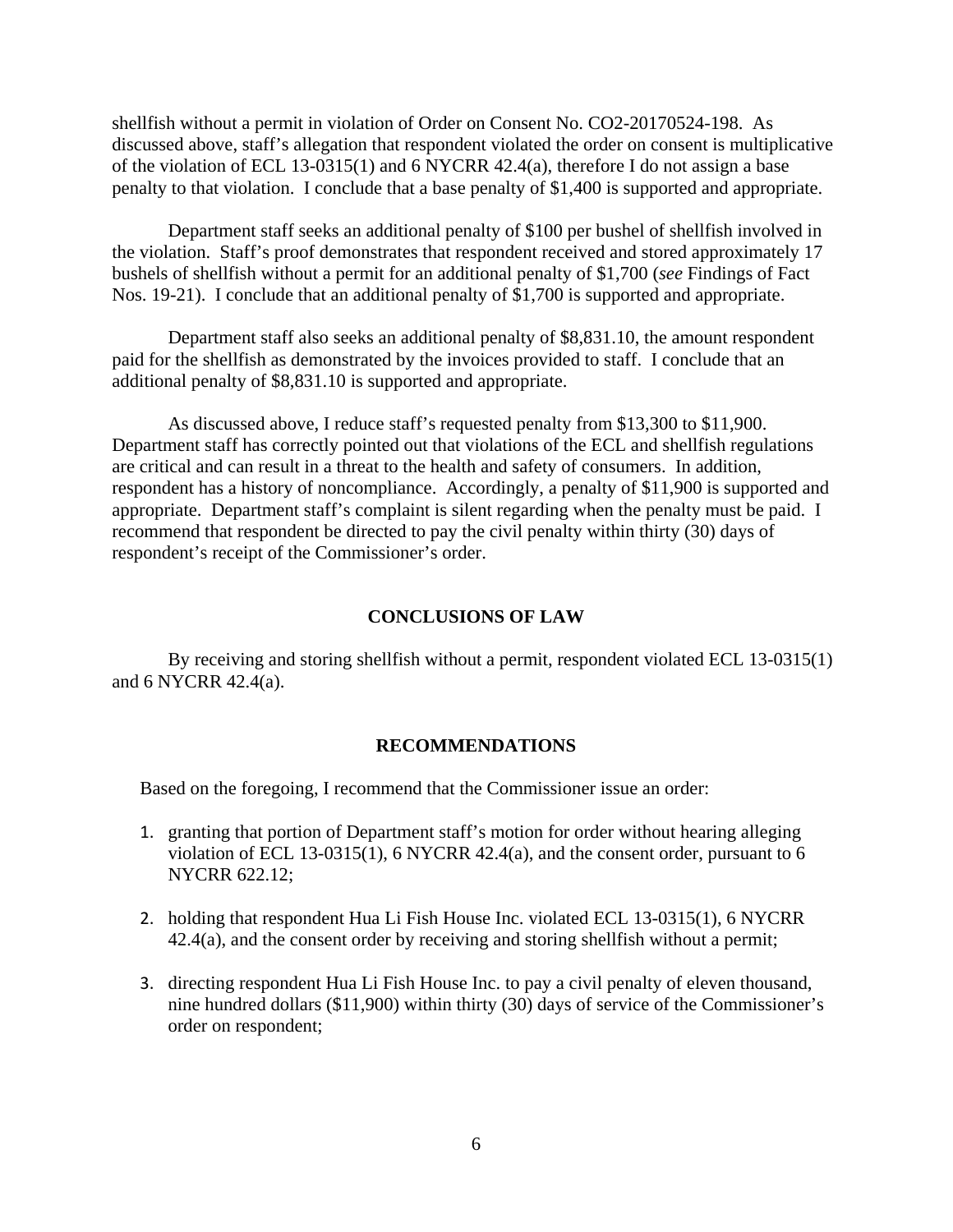4. directing respondent Hua Li Fish House Inc. to submit the penalty payment to the following:

> Anne Haas, Esq. Office of General Counsel New York State Department of Environmental Conservation 625 Broadway, 14th Floor Albany, New York 12233-1500

5. directing such other relief as the Commissioner may deem appropriate.

 $\frac{1}{s}$  /s/ $\frac{1}{s}$ Michael S. Caruso Administrative Law Judge

Dated: Albany, New York December 9, 2019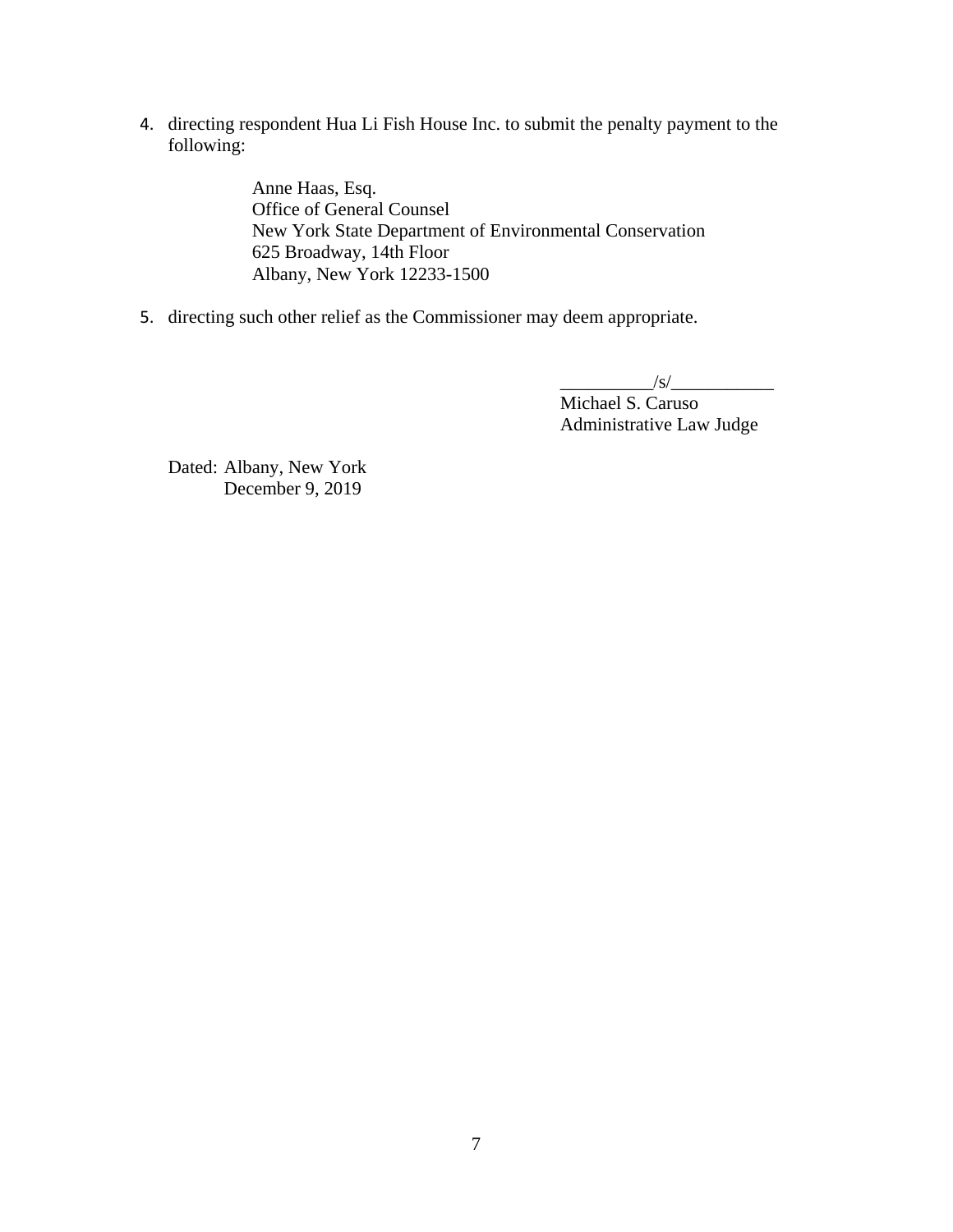# **APPENDIX A**

# *Matter of Hua Li Fish House Inc.* DEC File No. CO2-20190128-41 Motion for Order Without Hearing

- Cover letter from Anne Haas, Esq. to Chief Administrative Law Judge James McClymonds, dated October 25, 2019
- Notice of Motion for Order Without Hearing, dated October 25, 2019
- Affirmation of Anne Haas, Esq. in Support of a Motion for Order Without Hearing, dated October 25, 2019, attaching the following exhibits:
	- A. NYS Department of State Entity Information Sheet regarding Hua Li Fish House Inc., current through October 3, 2019
	- B. NYS Marine Permit Certificate, issued to Hua Li Fish House Inc., with expiration date of December 31, 2017
	- C. Matter of Hua Li Fish House Inc., Order on Consent, Index No. CO2-20170524- 198, August 21, 2017
	- D. Permit Denial of Shellfish Shipper-A Permit 890 from James Gilmore, Director, Division of Marine Resources to Hua Li Fish House Inc., dated February 14, 2018
	- E. Notice of Violation issued by Environmental Conservation Officer Waldemar Auguscinski to Hua Li Fish House Inc.
	- F. Cover letter, Notice of Hearing and Complaint, dated June 26, 2019
	- G. Affidavit of Service of Lisa Kranick (of notice of hearing and complaint), sworn to July 2, 2019, with USPS delivery confirmation attached
- Affidavit of ECO Waldemar Auguscinski, sworn to October 9, 2019, attaching the following exhibits:
	- 1. Complaint Form with Inspection Narrative, dated January 28, 2019
	- 2. Photographs (8) of containers of shellfish
	- 3. Invoices (7) for shellfish dated December 20, 2018, December 24, 2018, December 26, 2018, December 27, 2018, January 23, 2019, January 24, 2019 and January 25, 2019 from Element Seafood (6) and W&T Seafood (1)